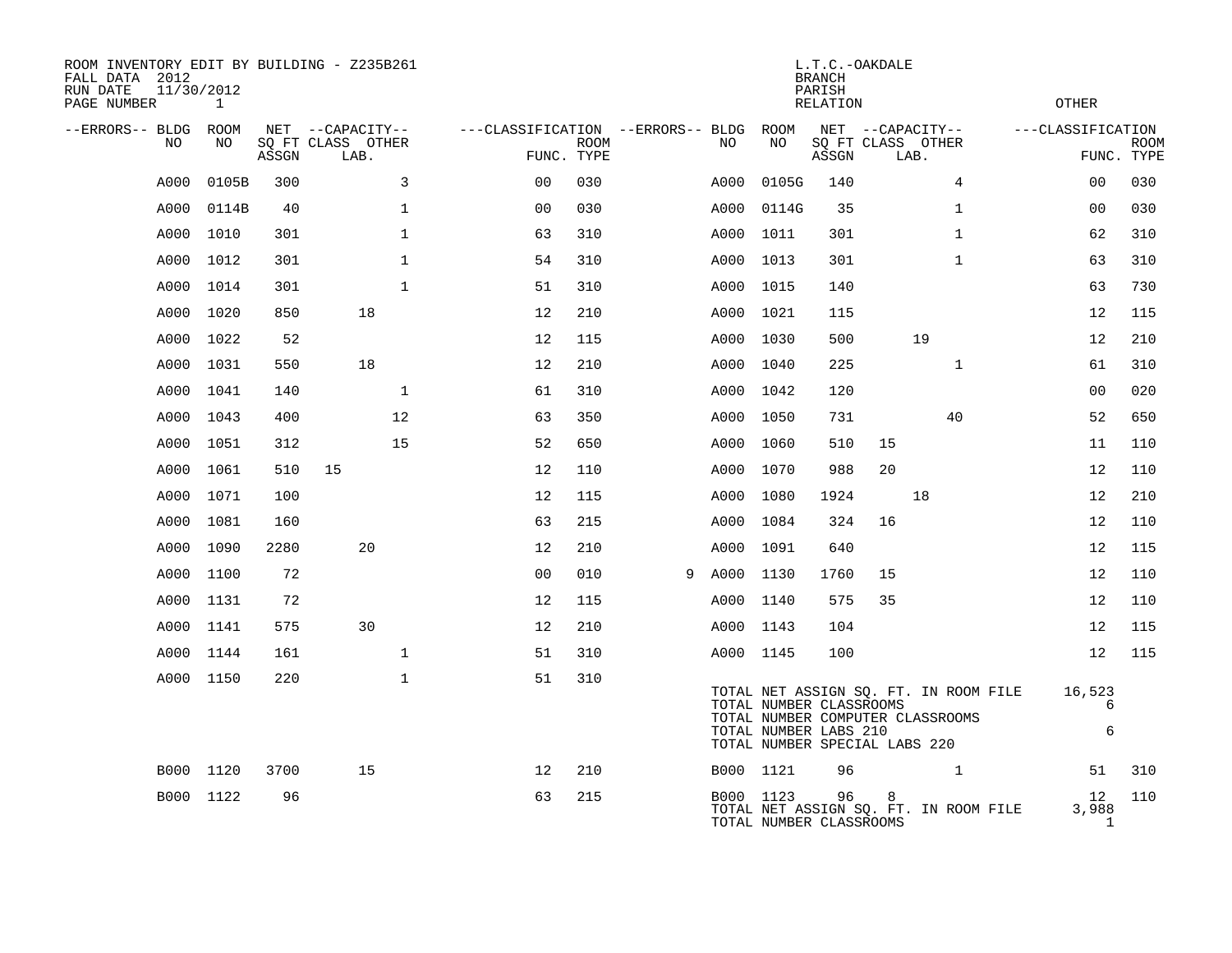| ROOM INVENTORY EDIT BY BUILDING - Z235B261<br>FALL DATA 2012<br>RUN DATE<br>11/30/2012<br>PAGE NUMBER | 2         |                |                                 |      |            | L.T.C.-OAKDALE<br>BRANCH<br>PARISH<br>RELATION<br><b>OTHER</b>                                                                                                                                                                                                                                                                                                                                                                                                                    |      |
|-------------------------------------------------------------------------------------------------------|-----------|----------------|---------------------------------|------|------------|-----------------------------------------------------------------------------------------------------------------------------------------------------------------------------------------------------------------------------------------------------------------------------------------------------------------------------------------------------------------------------------------------------------------------------------------------------------------------------------|------|
| --ERRORS-- BLDG ROOM<br>NO                                                                            | NO        |                | SO FT CLASS OTHER<br>ASSGN LAB. | FUNC | FUNC. TYPE | $\begin{array}{cccccccccccccc} \texttt{NET} & --\texttt{CAPACITY} & & & & & --\texttt{CLASSIFICATION} & --\texttt{ERRORS} & - & \texttt{BLDG} & \texttt{ROOM} & \texttt{NET} & --\texttt{CAPACITY} & & & & ---\texttt{CLASSIFICATION} \end{array}$<br>NO<br>NO<br>SQ FT CLASS OTHER<br>ROOM <b>ROOM</b><br>and a complete the complete state of<br>ASSGN<br>FUNC. TYPE<br>LAB.<br>TOTAL NUMBER COMPUTER CLASSROOMS<br>TOTAL NUMBER LABS 210<br>1<br>TOTAL NUMBER SPECIAL LABS 220 | ROOM |
|                                                                                                       | C000 1082 | 600            |                                 | 63   | 215        | 00 010<br>C000 1111<br>600<br>TOTAL NET ASSIGN SQ. FT. IN ROOM FILE<br>600<br>TOTAL NUMBER CLASSROOMS<br>TOTAL NUMBER COMPUTER CLASSROOMS<br>TOTAL NUMBER LABS 210<br>TOTAL NUMBER SPECIAL LABS 220                                                                                                                                                                                                                                                                               |      |
|                                                                                                       | D000 1092 | 600            | $\mathbf 1$                     | 51   | 310        | 600<br>TOTAL NET ASSIGN SQ. FT. IN ROOM FILE<br>TOTAL NUMBER CLASSROOMS<br>TOTAL NUMBER COMPUTER CLASSROOMS<br>TOTAL NUMBER LABS 210<br>TOTAL NUMBER SPECIAL LABS 220                                                                                                                                                                                                                                                                                                             |      |
|                                                                                                       |           | E000 1072 1120 |                                 | 63   | 215        | TOTAL NET ASSIGN SQ. FT. IN ROOM FILE<br>1,120<br>TOTAL NUMBER CLASSROOMS<br>TOTAL NUMBER COMPUTER CLASSROOMS<br>TOTAL NUMBER LABS 210<br>TOTAL NUMBER SPECIAL LABS 220                                                                                                                                                                                                                                                                                                           |      |
|                                                                                                       | F000 1110 | 100            |                                 | 72   | 730        | 100<br>TOTAL NET ASSIGN SQ. FT. IN ROOM FILE<br>TOTAL NUMBER CLASSROOMS<br>TOTAL NUMBER COMPUTER CLASSROOMS<br>TOTAL NUMBER LABS 210<br>TOTAL NUMBER SPECIAL LABS 220                                                                                                                                                                                                                                                                                                             |      |
|                                                                                                       | G000 1073 | 96             |                                 | 63   | 215        | 96<br>TOTAL NET ASSIGN SQ. FT. IN ROOM FILE<br>TOTAL NUMBER CLASSROOMS<br>TOTAL NUMBER COMPUTER CLASSROOMS<br>TOTAL NUMBER LABS 210<br>TOTAL NUMBER SPECIAL LABS 220                                                                                                                                                                                                                                                                                                              |      |
|                                                                                                       | H000 1116 | 175            |                                 | 63   | 215        | TOTAL NET ASSIGN SQ. FT. IN ROOM FILE<br>175<br>TOTAL NUMBER CLASSROOMS<br>TOTAL NUMBER COMPUTER CLASSROOMS<br>TOTAL NUMBER LABS 210<br>TOTAL NUMBER SPECIAL LABS 220                                                                                                                                                                                                                                                                                                             |      |
|                                                                                                       | I000 1113 | 480            |                                 | 62   | 730        | 480<br>TOTAL NET ASSIGN SQ. FT. IN ROOM FILE<br>TOTAL NUMBER CLASSROOMS<br>TOTAL NUMBER COMPUTER CLASSROOMS<br>TOTAL NUMBER LABS 210                                                                                                                                                                                                                                                                                                                                              |      |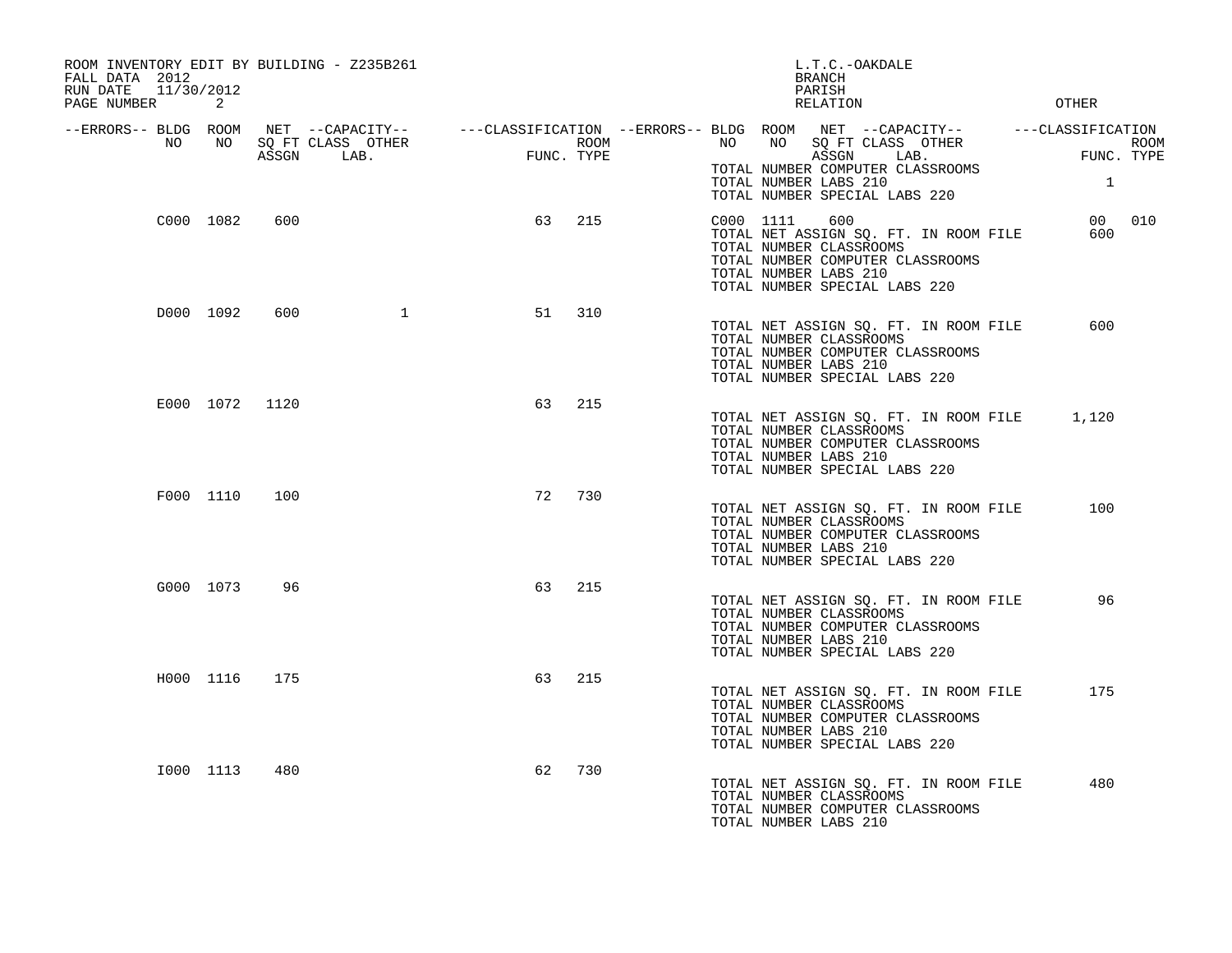| ROOM INVENTORY EDIT BY BUILDING - Z235B261<br>2012<br>FALL DATA<br>11/30/2012<br>RUN DATE            | L.T.C.-OAKDALE<br>BRANCH                                                                                                                                                            |                                         |  |  |  |  |  |  |  |
|------------------------------------------------------------------------------------------------------|-------------------------------------------------------------------------------------------------------------------------------------------------------------------------------------|-----------------------------------------|--|--|--|--|--|--|--|
| PAGE NUMBER                                                                                          | PARISH<br>RELATION                                                                                                                                                                  | OTHER                                   |  |  |  |  |  |  |  |
| ROOM<br>NET<br>--ERRORS-- BLDG<br>--CAPACITY--<br>SO FT CLASS<br>NO.<br>OTHER<br>NO<br>ASSGN<br>LAB. | --ERRORS-- BLDG ROOM<br>NET<br>---CLASSIFICATION<br>--CAPACITY--<br><b>ROOM</b><br>NO<br>SO FT CLASS<br>ΝO<br>OTHER<br>FUNC. TYPE<br>ASSGN<br>LAB.<br>TOTAL NUMBER SPECIAL LABS 220 | ---CLASSIFICATION<br>ROOM<br>FUNC. TYPE |  |  |  |  |  |  |  |